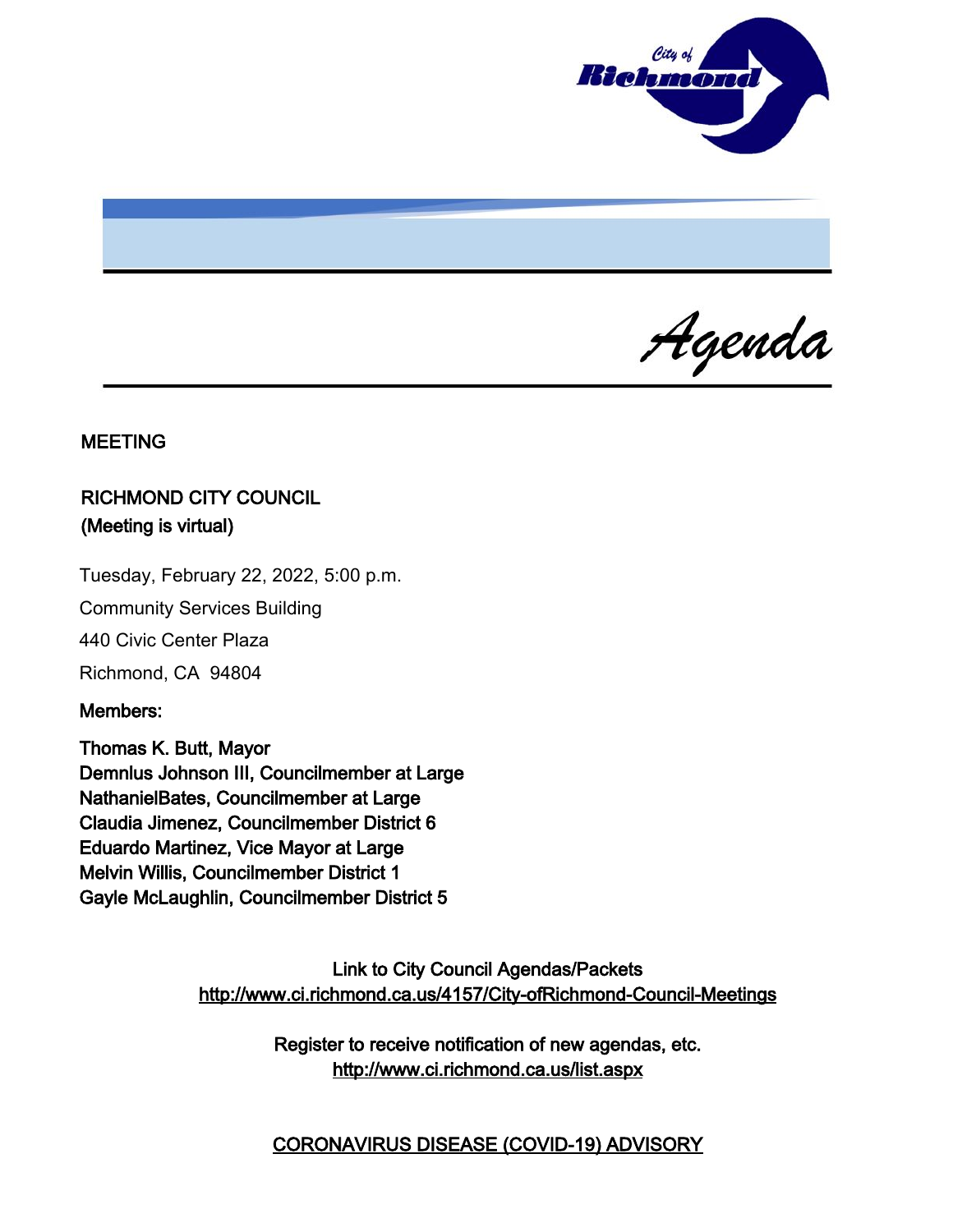PURSUANT to the Governor of the State of California's Assembly Bill 361 and in the interest of the public health and safety, attendance at the City of Richmond City Council meeting will be limited to Council members, essential City of Richmond staff, and members of the news media. Public comment will be confined to items appearing on the agenda and will be limited to the methods provided below.

#### How to watch the meeting from home:

- 1. KCRT Comcast Channel 28 or AT&T Uverse Channel 99
- 2. Livestream online at <http://www.ci.richmond.ca.us/3178/KCRT-Live>

Public comment may be submitted by mail, eComment, email and/or Zoom video conference in the manner that follows, provided that no member of the public may submit more than one verbal comment per agenda item.

Via mail: received by 1:00 p.m. the day of the meeting, sent to 450 Civic Center Plaza, 3rd Floor, Office of the Clerk, Richmond, CA 94804.

Via eComments: eComments are available once an agenda is published. Locate the meeting in "upcoming meetings" and click the comment bubble icon. Click on the item you wish to comment on. eComments can be submitted when the agenda is published and until the conclusion of public comments for the agenda item. eComments can be viewed by the City Council and members of the public as they are submitted. Email your comment to [cityclerkdept@ci.richmond.ca.us](mailto:cityclerkdept@ci.richmond.ca.us) should you have difficulty submitting an eComment during a meeting.

Via email: to [cityclerkdept@ci.richmond.ca.us](mailto:cityclerkdept@ci.richmond.ca.us) by 1:00 p.m. the day of the meeting. Emails MUST contain in the subject line 1) public comments – Open Session prior to Closed Session; 2) public comments – Open Forum; or 3) public comments agenda item # [include the agenda item number]. All such email with correctly labeled subject lines will be posted on-line and emailed to the City Council before the meeting is called to order. Email received after 1:00 p.m. will be posted on-line following the meeting as part of the supplemental materials attached to the meeting minutes.

Via Zoom by video conference: for Open Session and City Council: Please click the link below to join the webinar:

https://zoom.us/j/99312205643?pwd=MDdqNnRmS2k4ZkRTOWhlUldQOUF1Zz09 Passcode: ccmeeting

By iPhone one-tap: US: +16699006833,,99312205643# or +13462487799,,99312205643# By Telephone: Dial (for higher quality, dial a number based on your current location): US: +1 669 900 6833 or +1 346 248 7799 or +1 253 215 8782 or +1 312 626 6799 or +1 929 205 6099 or +1 301 715 8592 Webinar ID: 993 1220 5643 International numbers available: <https://zoom.us/u/aehrwCgISx>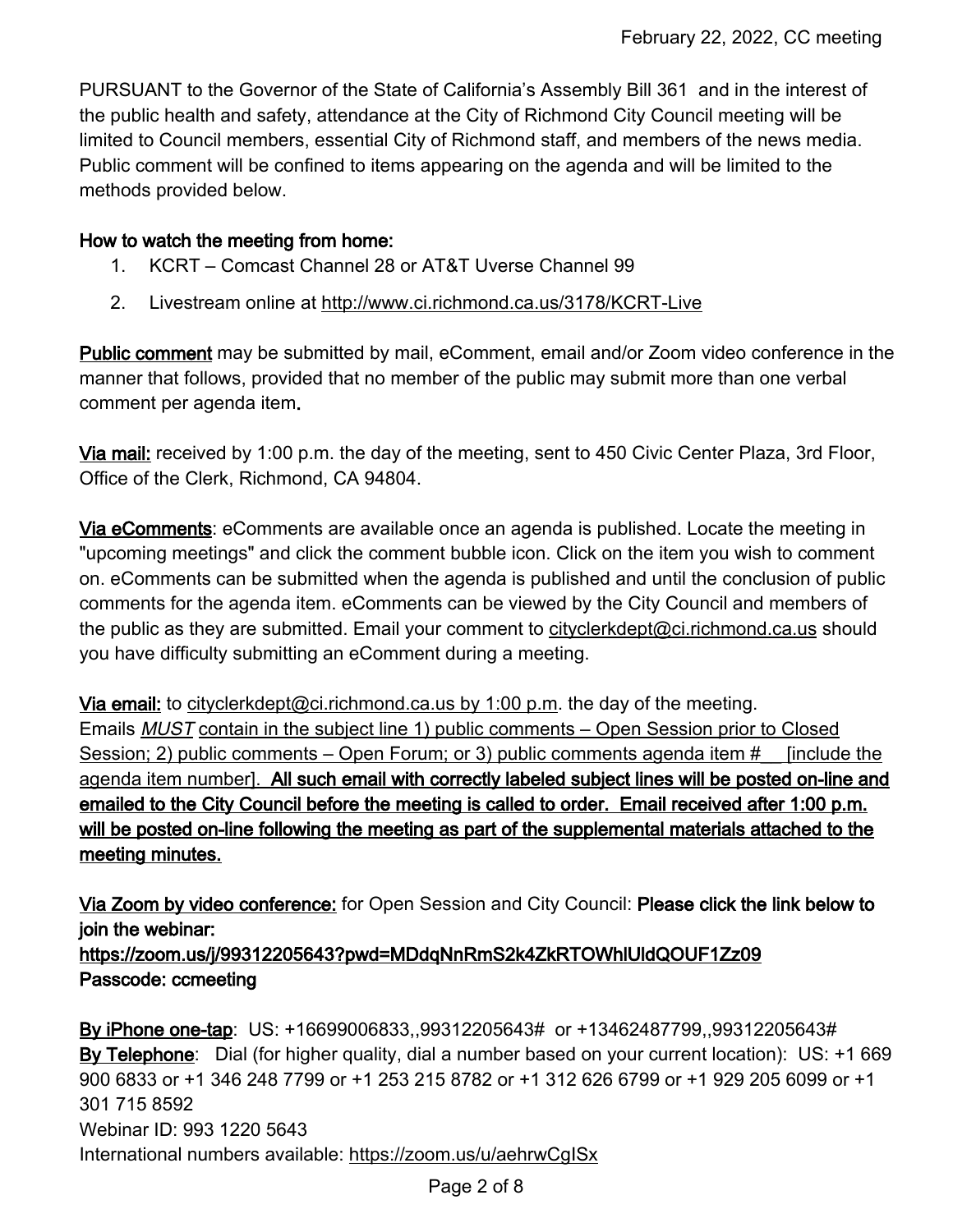To comment by video conference: click on the Participants button at the bottom of your screen and select the "Raise Your Hand" button to request to speak when Public Comment is being asked for. When called upon, press the unmute button. After the allotted time, you will then be re-muted. \*\*

To comment by phone: you will be prompted to "Raise Your Hand" by pressing "\*9" to request to speak when Public Comment is asked for. When called upon, you will be asked to unmuted by pressing \*6. After the allotted time, you will then be re-muted. Instructions of how to raise your hand by phone are available at:

[https://support.zoom.us/hc/en-us/articles/201362663 -Joining-a-meeting-by-phone.](https://support.zoom.us/hc/en-us/articles/201362663%20-Joining-a-meeting-by-phone.) \*\*

\*\*The mayor will announce the agenda item number and open public comment when appropriate.

### Open Forum for Public Comment:

Address the City Council on matters not listed on the agenda, items remaining on the consent calendar, reports from the city manager, public works director, sub-committee for reimagining task force, and police chief may do so under Open Forum.

The City cannot guarantee that its network and/or the site will be uninterrupted. To ensure that the City Council receives your comments, you are strongly encouraged to submit your comments in writing in advance of the meeting.

AB 361 Procedures in the Event of Technical Difficulties: In the event the meeting broadcast is disrupted, or if a technical issue on the agency's end disrupts public participation, the legislative body board cannot take any further action on the agenda until the technical issue is resolved.

Properly labeled public comments will be considered a public record, put into the official meeting record, available after the meeting as supplemental materials, and will be posted as an attachment to the meeting minutes when the minutes are posted: [http://www.ci.richmond.ca.us/Archive.aspx?AMID=31.](http://www.ci.richmond.ca.us/Archive.aspx?AMID=31)

### Procedures for Removing Items from the Consent Calendar:

Members of the public who request to remove an item from the consent calendar must first discuss the item with a staff member by phone or a back-and-forth email discussion, and state the name of the staff member when requesting removal of the item from the consent calendar.

Any member of the City Council who would like to remove an item from the consent calendar must notify the appropriate staff person and the City Clerk's Office prior to the meeting. Although members of the City Council are encouraged to ask questions and share concerns with staff ahead of the meeting, they are not required to do so.

The Clerk's Office must be informed of any requests to remove items from the Consent Calendar.

Items removed from the Consent Calendar shall be placed at the end of the agenda for Page 3 of 8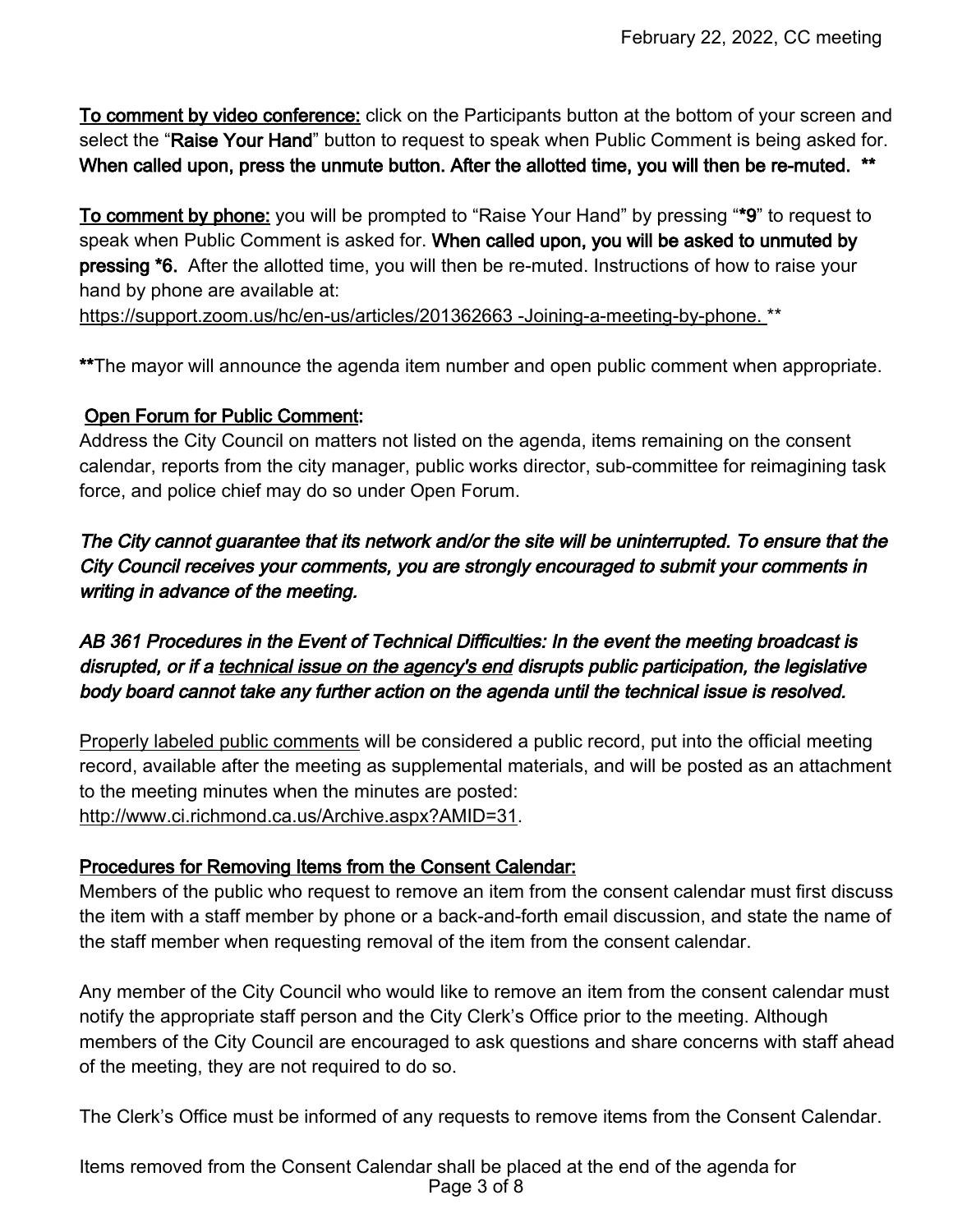consideration.

#### Accessibility for Individuals with Disabilities:

Upon request, the City will provide for written agenda materials in appropriate alternative formats, or disability-related modification or accommodation, including auxiliary aids or services and sign language interpreters, to enable individuals with disabilities to participate in and provide comments at/related to public meetings. Please submit a request, including your name, phone number and/or email address, and a description of the modification, accommodation, auxiliary aid, service or alternative format requested at least two days before the meeting. Requests should be emailed to [cityclerkdept@ci.richmond.ca.us](mailto:cityclerkdept@ci.richmond.ca.us) or submitted by phone at 510-620-6513, ext. 9, or 510-620-6509. Requests made by mail to City Clerk's Office, City Council meeting, 450 Civic Center Plaza, Richmond, CA 94804 must be received at least two days before the meeting. Requests will be granted whenever possible and resolved in favor of accessibility.

### Effect of Advisory on In-person public participation:

During the pendency of Assembly Bill 361, the language in this Advisory portion of the agenda supersedes any language contemplating in-person public comment.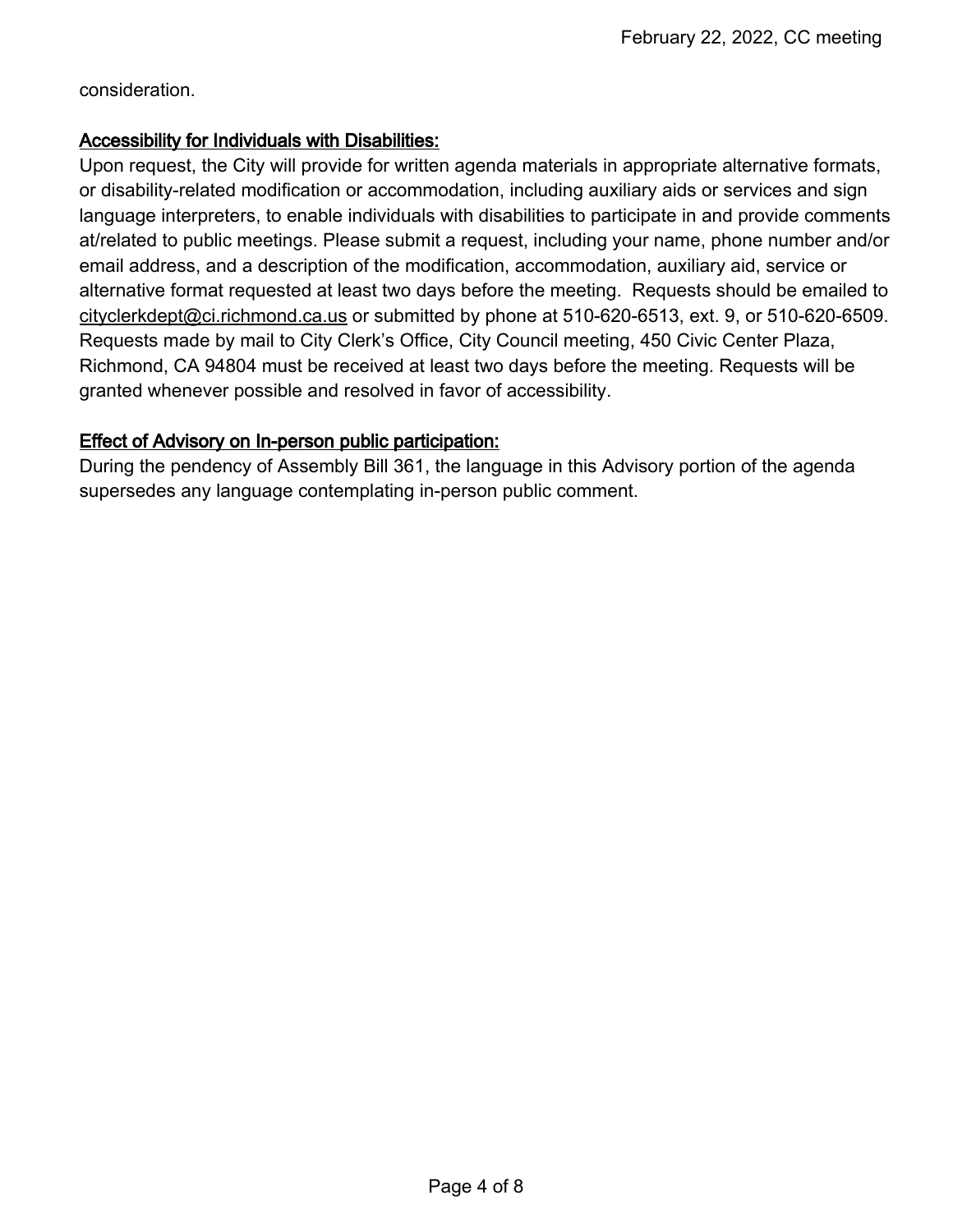#### Pages

## A. OPEN SESSION TO HEAR PUBLIC COMMENT BEFORE CLOSED SESSION

5:00 p.m.

B. ROLL CALL

.

C. CLOSED SESSION

#### C.1. CONFERENCE WITH LEGAL COUNSEL - EXISTING LITIGATION (paragraph (1) of Subdivision [d] of Government Code Section 54956.9)

- SPRAWLDEF et al. v. City of Richmond
- The Guidiville Rancheria of California, et al. v. The United States of America, et. al.
- North Coast Rivers Alliance et al./Point Molate Alliance et al. v. City of Richmond
- Richard Katz, et al. v. City of Richmond, et al.
- C.2. CONFERENCE WITH LEGAL COUNSEL ANTICIPATED LITIGATION (Significant exposure to litigation pursuant to paragraph (2) or (3) of Subdivision (d) [as applicable] of Government Code Section 54956.9)

### **Three Cases**

In light of the California Court of Appeal's decision in Fowler v. City of Lafayette, the City Attorney's Office is attaching to this agenda four communications regarding the amended judgment and various agreements related to Point Molate. These letters provide the existing facts and circumstances for going into closed session on these items pursuant to California Government Code Section 54956.9(d)(2) and  $(e)(3)$ .

#### C.3. PUBLIC EMPLOYEE PERFORMANCE EVALUATION (Government Code Section 54957)

- Title: City Attorney
- Title: Community Police Review Commission Investigative **Officer**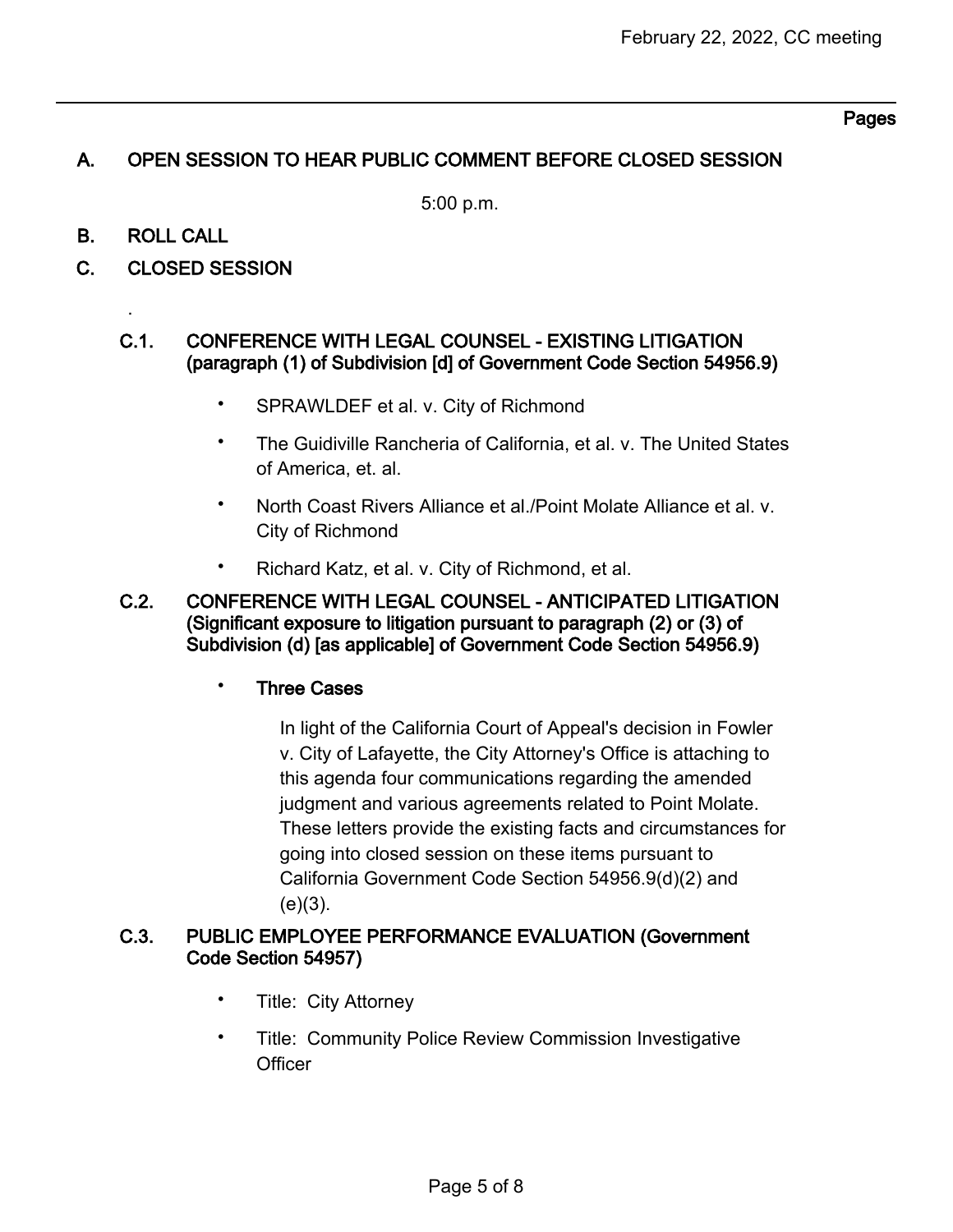### C.4. CONFERENCE WITH REAL PROPERTY NEGOTIATOR (Government Code Section 54956.8)

• Property: Terminal One Agency negotiators: Shasa Curl and Lina Velasco Negotiating parties: Terminal One Development LLC Under negotiation: Price and terms of payment

#### C.5. PUBLIC EMPLOYEE APPOINTMENT (Government Code Section 54957.6)

 $\mathcal{L}_\text{max}$  , and the contract of the contract of the contract of the contract of the contract of the contract of the contract of the contract of the contract of the contract of the contract of the contract of the contr

• Title: City Manager

### D. PUBLIC COMMENT BEFORE CLOSED SESSION

# E. ADJOURN TO CLOSED SESSION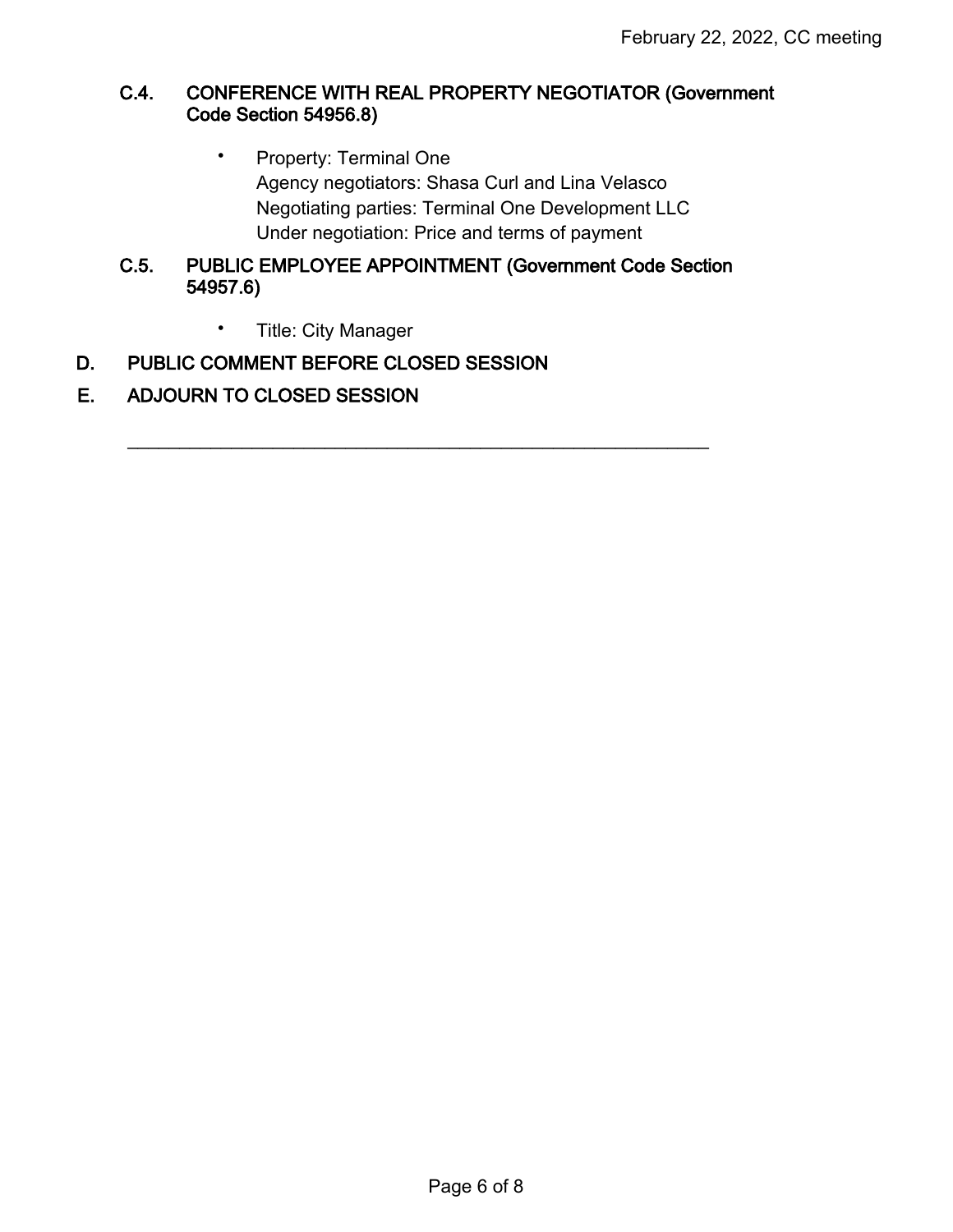# F. REGULAR MEETING OF THE RICHMOND CITY COUNCIL

6:30 p.m.

- G. ROLL CALL
- H. PUBLIC COMMENT INSTRUCTIONAL VIDEO
- I. STATEMENT OF CONFLICT OF INTEREST
- J. AGENDA REVIEW
- K. REPORT FROM THE CITY ATTORNEY OF FINAL DECISIONS MADE DURING CLOSED SESSION
- L. REPORT FROM THE CITY MANAGER (public comment allowed under Open Forum)
- M. CRIME REPORT FROM INTERIM POLICE CHIEF 3rd Tuesday (public comment allowed under Open Forum)
- N. OPEN FORUM FOR PUBLIC COMMENT
- O. STUDY AND ACTION SESSION

### O.1. Receive an Update from Sci Consulting Group on the Potential Vacant Property Tax Ballot Measure and Provide Direction

RECEIVE a presentation on the potential Vacant Property Tax ballot measure; PROVIDE DIRECTION on next steps; APPROVE a contract amendment no. 2 with SCI Consulting Group modifying the potential vacant parcel tax service plan to include Phase III tasks, increasing the payment limit by \$46,500, for a total not to exceed amount of \$111,770, and extending the term to December 31, 2022; and APPROPRIATE \$46,500 for the contract expenditure to the Fiscal Year 2021-2022 Budget - City Manager's Office (Shasa Curl/Lina Velasco 510-620-6512).

# O.2. Urban Tilth Presentation 67

RECEIVE a presentation from Urban Tilth related to their growth in the areas of urban agriculture, youth employment, community clean-up efforts and activities along the Richmond Greenway – City Manager's Office/Public Works Department (Shasa Curl/Joe Leach 620-6512).

### O.3. Vacant Seats on Richmond Boards, Commissions and Committees 91

APPROVE recent resignations from City of Richmond boards, commissions, and committees; and ANNOUNCE vacancies as of January 19, 2022, and ask that interested individuals send applications to the City Clerk.